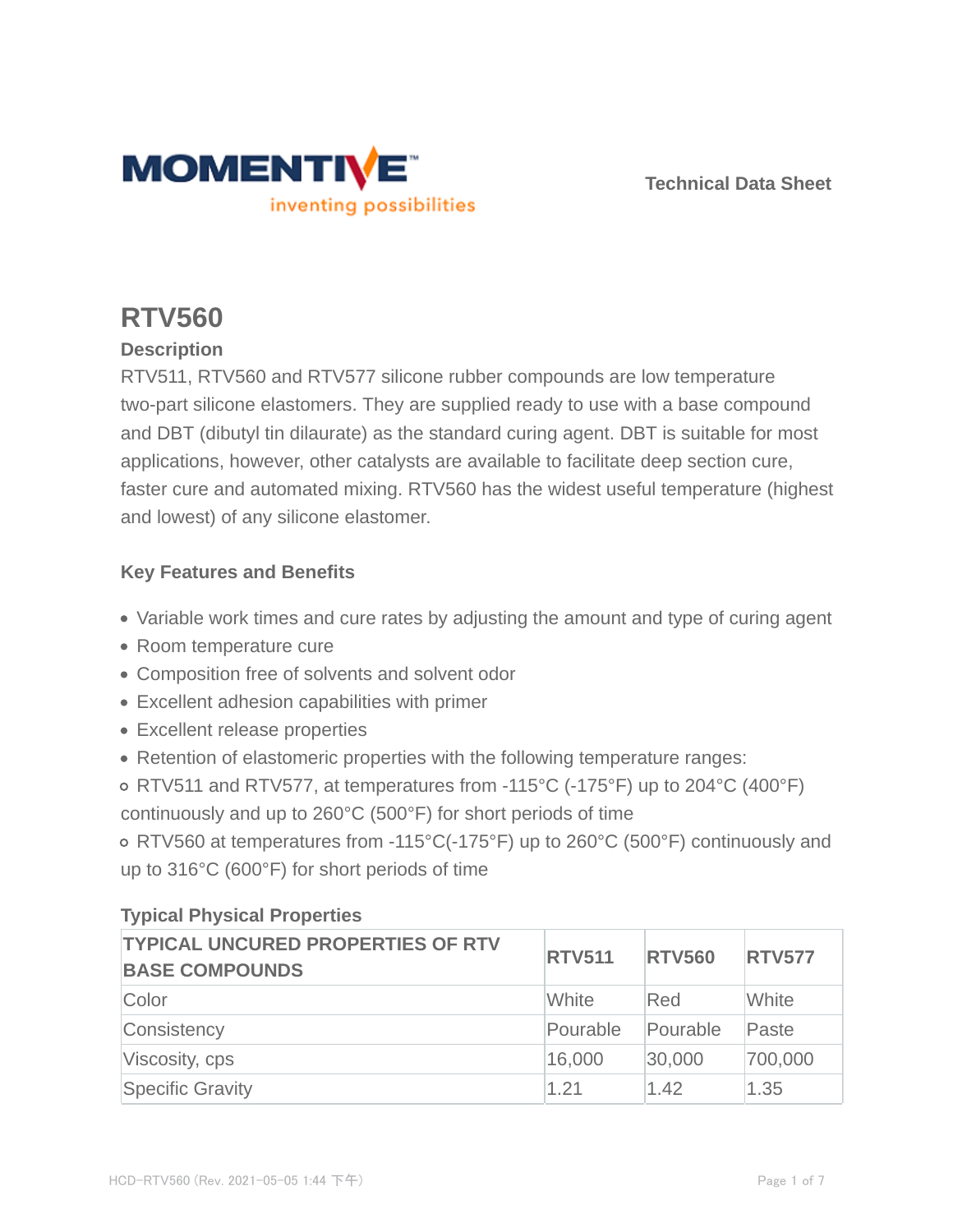| <b>TYPICAL UNCURED PROPERTIES OF RTV</b><br><b>BASE COMPOUNDS</b><br><b>WITH 0.5% DBT CURING AGENT ADDED</b>               | <b>RTV511</b>         | <b>RTV560</b>                                                    | <b>RTV577</b>         |
|----------------------------------------------------------------------------------------------------------------------------|-----------------------|------------------------------------------------------------------|-----------------------|
| Work Time $@$ 25°C (77°F), hours                                                                                           | 1.5                   | 2.25                                                             | $\overline{2}$        |
| Cure Time $@$ 25°C (77°F), hours                                                                                           | 24                    | 24                                                               | 24                    |
| <b>TYPICAL CURED PROPERTIES (0.5 wt. % DBT</b><br><b>Curing Agent</b><br>Added, Cured 7 days @ 25°C (77°F) and 50%<br>R.H. | <b>RTV511</b>         | <b>RTV560</b>                                                    | <b>RTV577</b>         |
| <b>Mechanical</b>                                                                                                          |                       |                                                                  |                       |
| Hardness, Shore A Durometer                                                                                                | 42                    | 55                                                               | 48                    |
| Tensile Strength, kg/cm <sup>2</sup> (psi)                                                                                 | 27 (380)              | 48 (690)                                                         | 31 (440)              |
| Elongation, %                                                                                                              | 170                   | 120                                                              | 150                   |
| Tear Strength, kg/cm (lb/in)                                                                                               | 3.8(21)               | 5.5(31)                                                          | 6.8(38)               |
| Shrinkage, %                                                                                                               | 1.3                   | 1.0                                                              | 0.65                  |
| <b>Electrical</b>                                                                                                          |                       |                                                                  |                       |
| Dielectric Strength, kv/mm<br>$(v/mil)$ (1.9 mm thick)                                                                     | 20.5(520)             | 21.2(540)                                                        | 18.5(470)             |
| Dielectric Constant @ 1000 Hz                                                                                              | 3.6                   | 3.9                                                              | 3.9                   |
| Dissipation Factor @ 1000 Hz                                                                                               | 0.005                 | 0.02                                                             | 0.02                  |
| Volume Resistivity, ohm-cm                                                                                                 | $2 \times 10^{14}$    | $2 \times 10^{14}$                                               | $5.6 \times 10^{14}$  |
| <b>Thermal</b>                                                                                                             |                       |                                                                  |                       |
| Useful Temperature Range,<br>$^{\circ}$ C ( $^{\circ}$ F)                                                                  | $(-175)$ to<br>400)   | $-115$ to 204 $-115$ to 260 $-115$ to 204<br>$(-175)$ to<br>500) | $(-175)$ to<br>400)   |
| Thermal Conductivity, W/mK                                                                                                 | 0.26                  | 0.31                                                             | 0.31                  |
| <b>Coefficient of Linear Thermal</b><br>Expansion, cm/cm, °C                                                               | 22 x 10 <sup>-5</sup> | $20 \times 10^{-5}$                                              | $20 \times 10^{-5}$   |
| (in/in, °F)                                                                                                                | $(12 \times 10^{-5})$ | $(11 \times 10^{-5})$                                            | $(11 \times 10^{-5})$ |
| Specific Heat, cal/gm, °C                                                                                                  | 0.35                  | 0.35                                                             | 0.35                  |

# **Potential Applications**

Typical applications include, but are not limited to: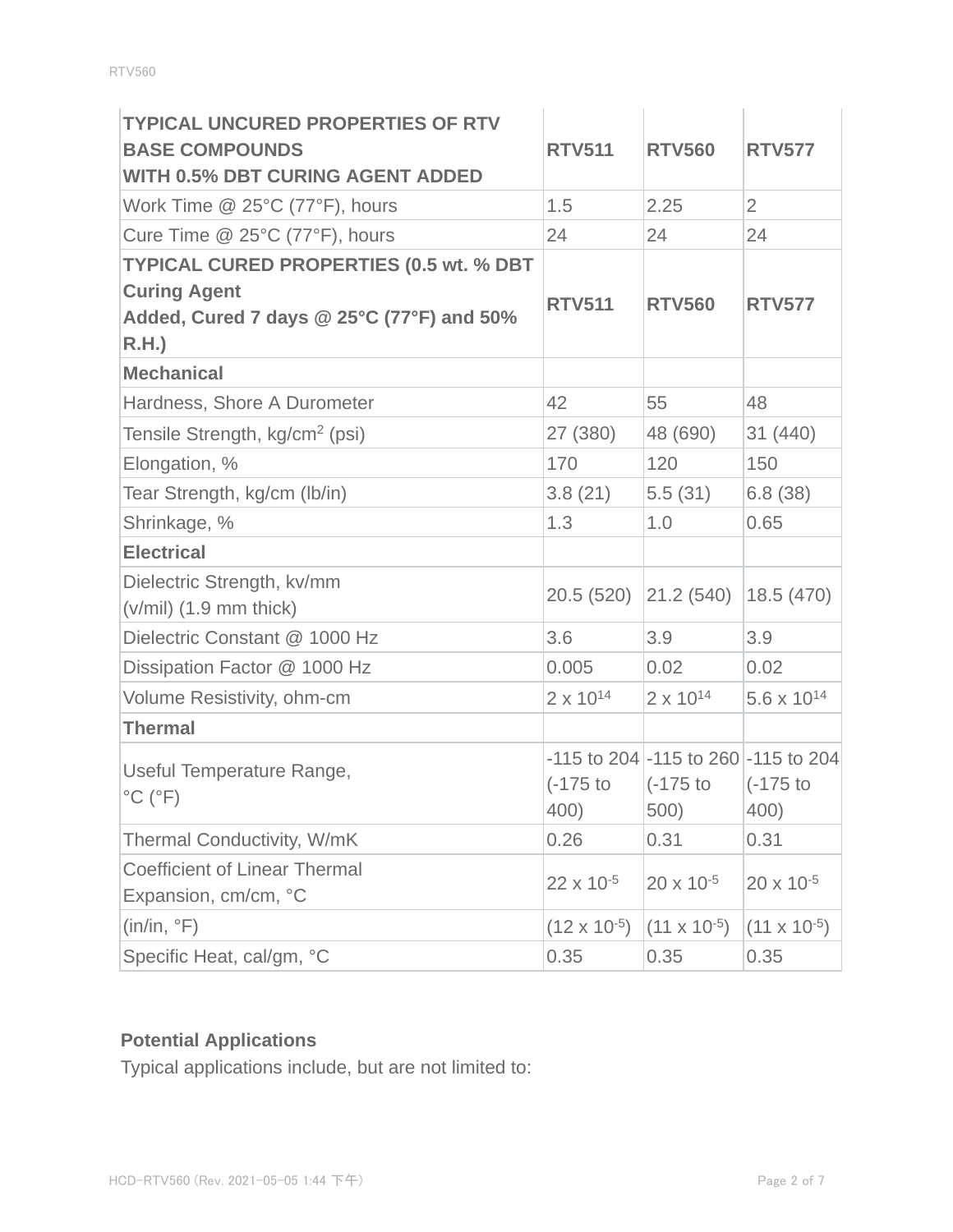- Cast-in-place heat shielding
- Thermal insulation
- Low and high-temperature bonding
- Potting and encapsulation of electrical assemblies

#### **Patent Status**

Nothing contained herein shall be construed to imply the nonexistence of any relevant patents or to constitute the permission, inducement or recommendation to practice any invention covered by any patent, without authority from the owner of the patent.

#### **Product Safety, Handling and Storage**

Customers should review the latest Safety Data Sheet (SDS) and label for product safety information, safe handling instructions, personal protective equipment if necessary, emergency service contact information, and any special storage conditions required for safety. Momentive Performance Materials (MPM) maintains an aroundthe-clock emergency service for its products. SDS are available at www.momentive.com or, upon request, from any MPM representative. For product storage and handling procedures to maintain the product quality within our stated specifications, please review Certificates of Analysis, which are available in the Order Center. Use of other materials in conjunction with MPM products (for example, primers) may require additional precautions. Please review and follow the safety information provided by the manufacturer of such other materials.

#### **Processing Recommendations**

#### **Mixing**

Select a mixing container 4 to 5 times larger than the volume of RTV silicone rubber compound to be used. Weigh out the RTV silicone rubber base compound and add the appropriate amount of curing agent. 0.5% DBT by weight will provide a work time or pot life of 1-2 hours and a cure time of 24 hours. 0.5% DBT is the most commonly used concentration of curing agent for RTV511, RTV560 and RTV577 silicone rubber compounds. The pot life may be lengthened by using less DBT (as little as 0.1%).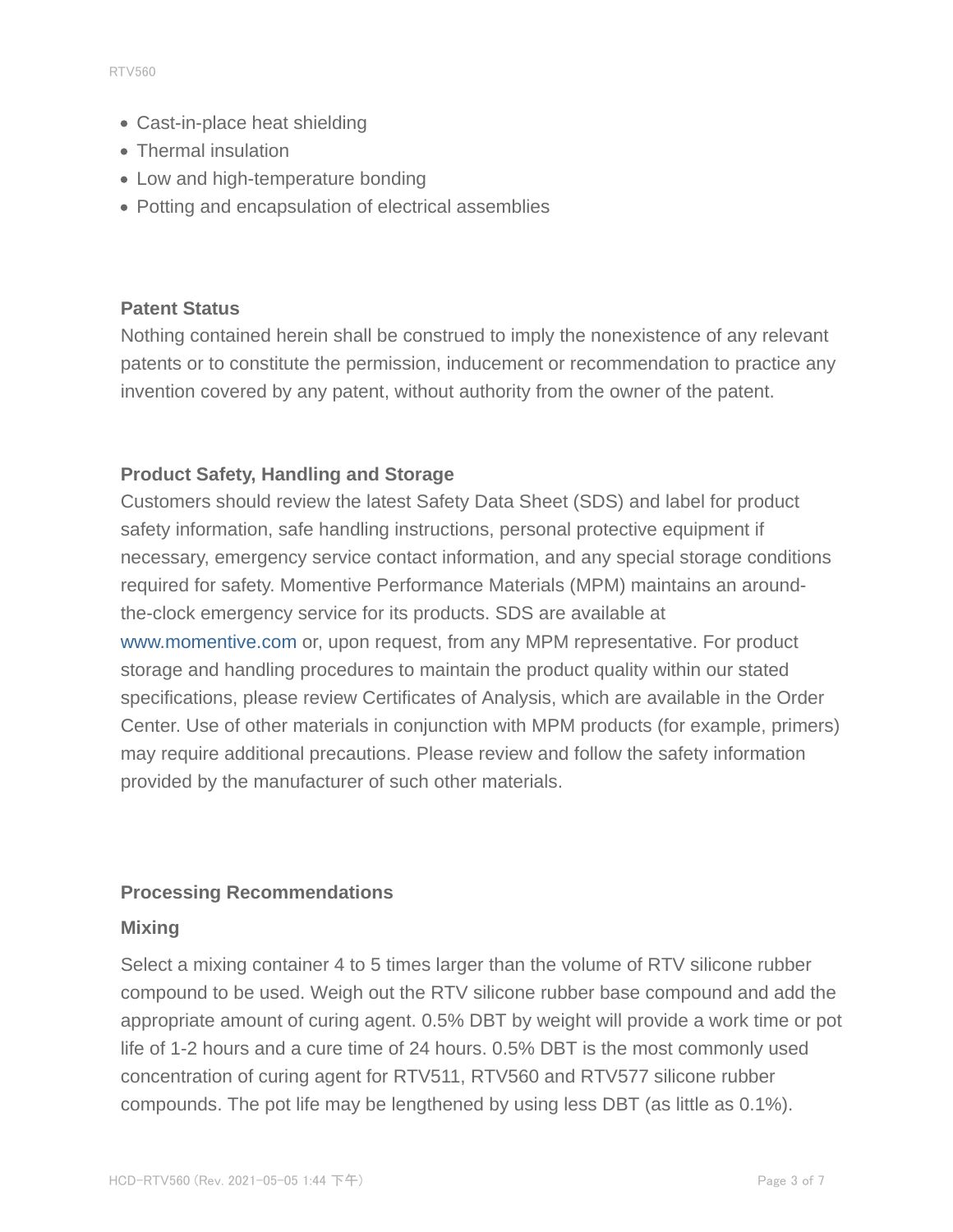| <b>RTV Weight</b>              | <b>Dibutyl Tin Dilaurate Concentration</b> |                            |  |
|--------------------------------|--------------------------------------------|----------------------------|--|
|                                | 0.1%                                       | 0.5%                       |  |
| $100$ grams                    | $5$ drops                                  | $25$ drops                 |  |
| $ 454$ grams $(1 \text{ lb.})$ | $23$ drops                                 | $115$ drops $(2.27$ grams) |  |

#### **Measuring Guide for Curing Agent Addition**

Using clean tools, thoroughly mix the RTV base compound and the curing agent, scraping the sides and bottom of the container carefully to produce a homogeneous mixture. When using power mixers, avoid excessive speeds which could entrap large amounts of air or cause overheating of the mixture, resulting in shorter pot life.

#### **Deaeration**

Air entrapped during mixing should be removed to eliminate voids in the cured product. Expose the mixed material to a vacuum of 29 inches of mercury minimum (absolute pressure of 25mm). The material will expand, crest, and recede to about the original level as the bubbles break. Degassing is usually complete about two minutes after frothing ceases. When using the RTV silicone rubber compound for potting, a deaeration step may be necessary after pouring to avoid capturing air in complex assemblies.

#### **Curing**

Using DBT curing agent at a level of 0.5%, these RTV silicone rubber compounds will cure in 24 hours at 25°C (77°F) and 50% relative humidity to form durable resilient rubbers. Under these conditions a pot life of 1-2 hours will typically be available for pouring and working with the catalyzed material. Pot life may be increased by refrigerating the mixed material at 0°C (32°F) after catalyzing.

A choice of curing agents is available for use with RTV511, RTV560 and RTV577 silicone rubber compounds.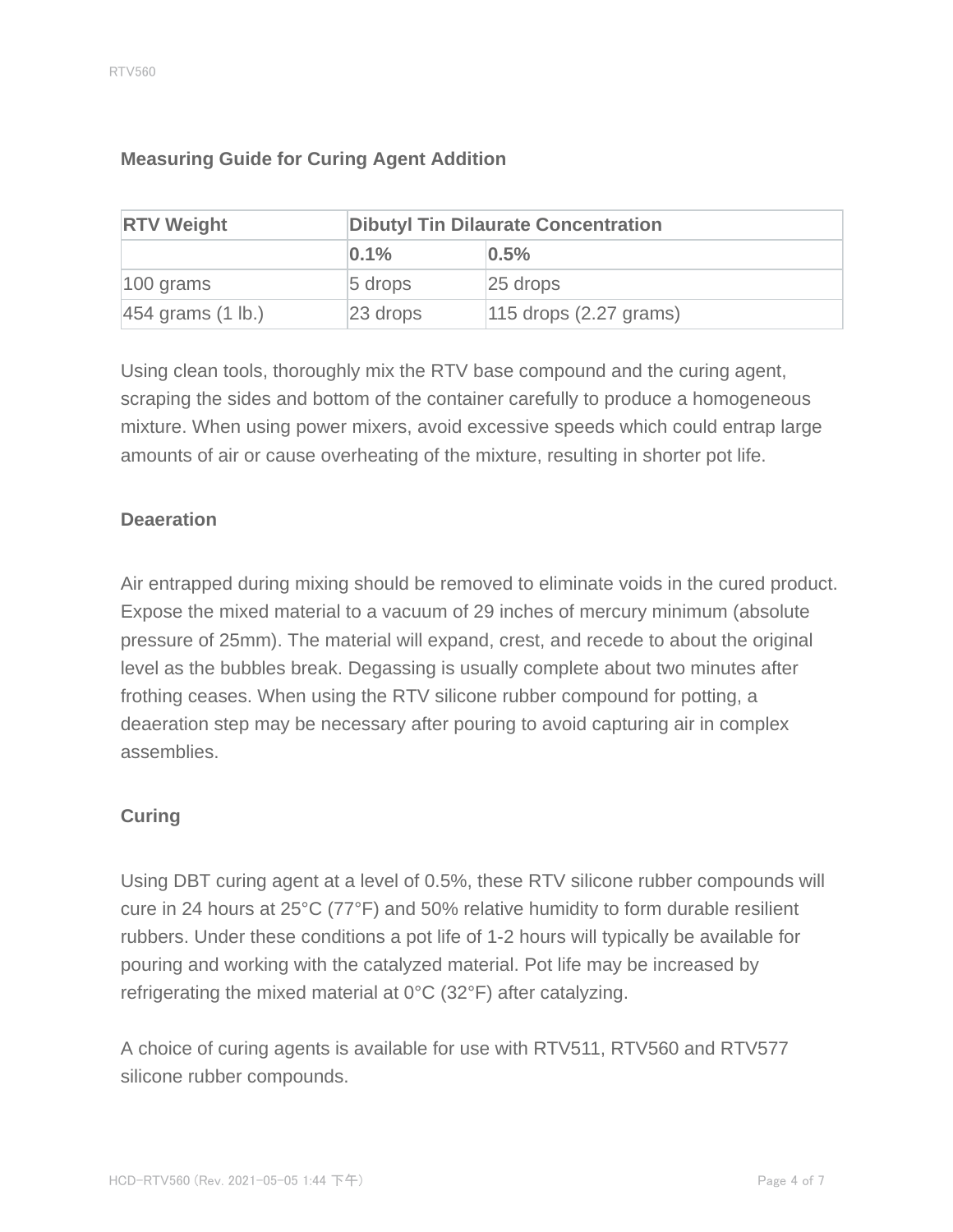| CuringAgent    | <b>Cure</b><br><b>Speed</b> | <b>Curing Agent</b><br><b>Concentration</b> | Features                                                |
|----------------|-----------------------------|---------------------------------------------|---------------------------------------------------------|
| <b>DBT</b>     | moderate                    | $0.1 - 0.5%$                                | standard                                                |
| <b>STO</b>     | fast                        | $0.1 - 0.5%$                                | small volume applications                               |
| <b>RTV9811</b> | moderate                    | $5 - 10%$                                   | good deep section cure suitable for<br>automatic mixing |
| <b>RTV9950</b> | moderate                    | $5 - 10%$                                   | suitable for automatic mixing                           |
| <b>RTV9910</b> | slow                        | $5 - 10%$                                   | suitable for automatic mixing                           |

#### **Deep Section Cure**

If these RTV silicone rubber compounds are to be used in deep sections at temperatures over 150°C (302°F), the cured product should be properly conditioned prior to service. Following room temperature cure of 1-3 days, a typical program would be eight hours at 28°C (80°F) intervals from 100°C (212°F) to the service temperature. Longer times at each temperature will be required for larger parts or very deep sections.

#### **Bonding**

If adhesion is an important application requirement, RTV511, RTV560 and RTV577 silicone rubber compounds require a primer to bond to non-silicone surfaces. Thoroughly clean the substrate with a non-oily solvent such as naphtha or methyl ethyl ketone (MEK) and let dry. Then apply a uniform thin film of a suitable silicone primer such as SS4004 silicone primer and allow the primer to air dry for one hour or more. Finally, apply freshly catalyzed RTV silicone rubber compound to the primed surface and cure as recommended.

#### **Limitations**

Customers must evaluate Momentive Performance Materials products and make their own determination as to fitness of use in their particular applications.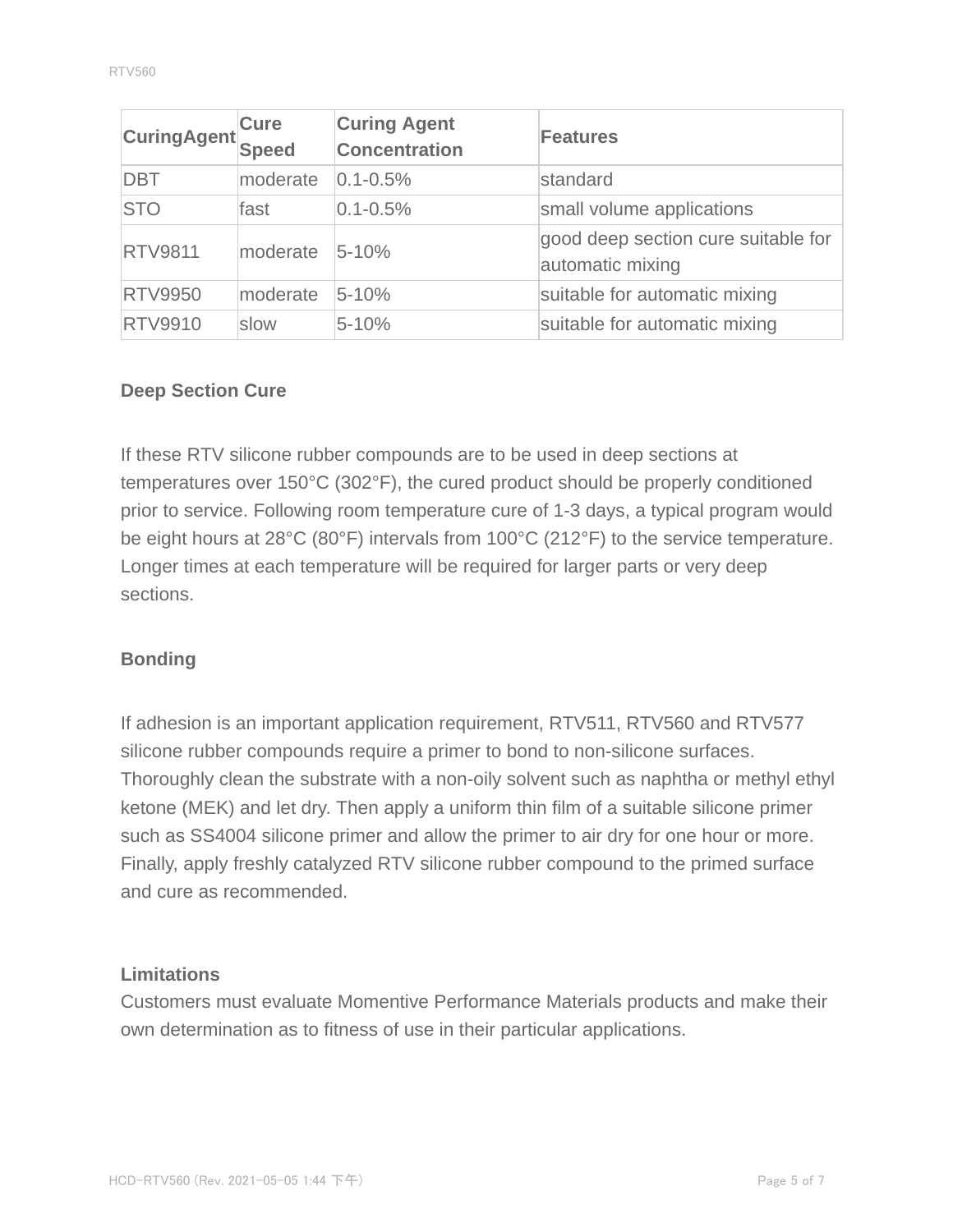# **Contact Information** Email commercial.services@momentive.com

#### **Telephone**

| <b>Americas</b>      | <b>Latin America</b> | <b>EMEAI- Europe, Middle</b><br>East, Africa & India | <b>ASIA PACIFIC</b> |
|----------------------|----------------------|------------------------------------------------------|---------------------|
| +1 800 295 2392      | <b>Brazil</b>        | <b>Europe</b>                                        | <b>China</b>        |
| Toll free*           | +55 11 4534 9650     | +390510924300                                        | 800 820 0202        |
| +704 805 6946        | Direct Number        | Direct number                                        | Toll free           |
| <b>Direct Number</b> |                      |                                                      | +86 21 3860 4892    |
|                      |                      |                                                      | Direct number       |
| *All American        | <b>Mexico</b>        | India, Middle East &                                 | Japan               |
| countries            | +52 55 2169 7670     | <b>Africa</b>                                        | +81 3 5544 3111     |
|                      | <b>Direct Number</b> | + 91 44 71212207                                     | Direct number       |
|                      |                      | Direct number*                                       |                     |
|                      |                      | *All Middle Eastern                                  | <b>Korea</b>        |
|                      |                      | countries, Africa, India,                            | +82 2 6201 4600     |

For literature and technical assistance, visit our website at: www.momentive.com

#### **DISCLAIMER:**

**THE MATERIALS, PRODUCTS AND SERVICES OF MOMENTIVE PERFORMANCE MATERIALS INC. AND ITS SUBSIDIARIES AND AFFILIATES (COLLECTIVELY "SUPPLIER"), ARE SOLD SUBJECT TO SUPPLIER'S STANDARD CONDITIONS OF SALE, WHICH ARE INCLUDED IN THE APPLICABLE DISTRIBUTOR OR OTHER SALES AGREEMENT, PRINTED ON THE BACK OF ORDER ACKNOWLEDGMENTS AND INVOICES, AND AVAILABLE UPON REQUEST. ALTHOUGH ANY INFORMATION, RECOMMENDATIONS, OR ADVICE CONTAINED HEREIN IS GIVEN IN GOOD FAITH, SUPPLIER MAKES NO WARRANTY OR GUARANTEE, EXPRESS OR IMPLIED, (i) THAT THE RESULTS DESCRIBED HEREIN WILL BE OBTAINED UNDER END-USE CONDITIONS, OR (ii) AS TO THE EFFECTIVENESS OR SAFETY OF ANY DESIGN INCORPORATING ITS PRODUCTS, MATERIALS, SERVICES, RECOMMENDATIONS OR ADVICE.**